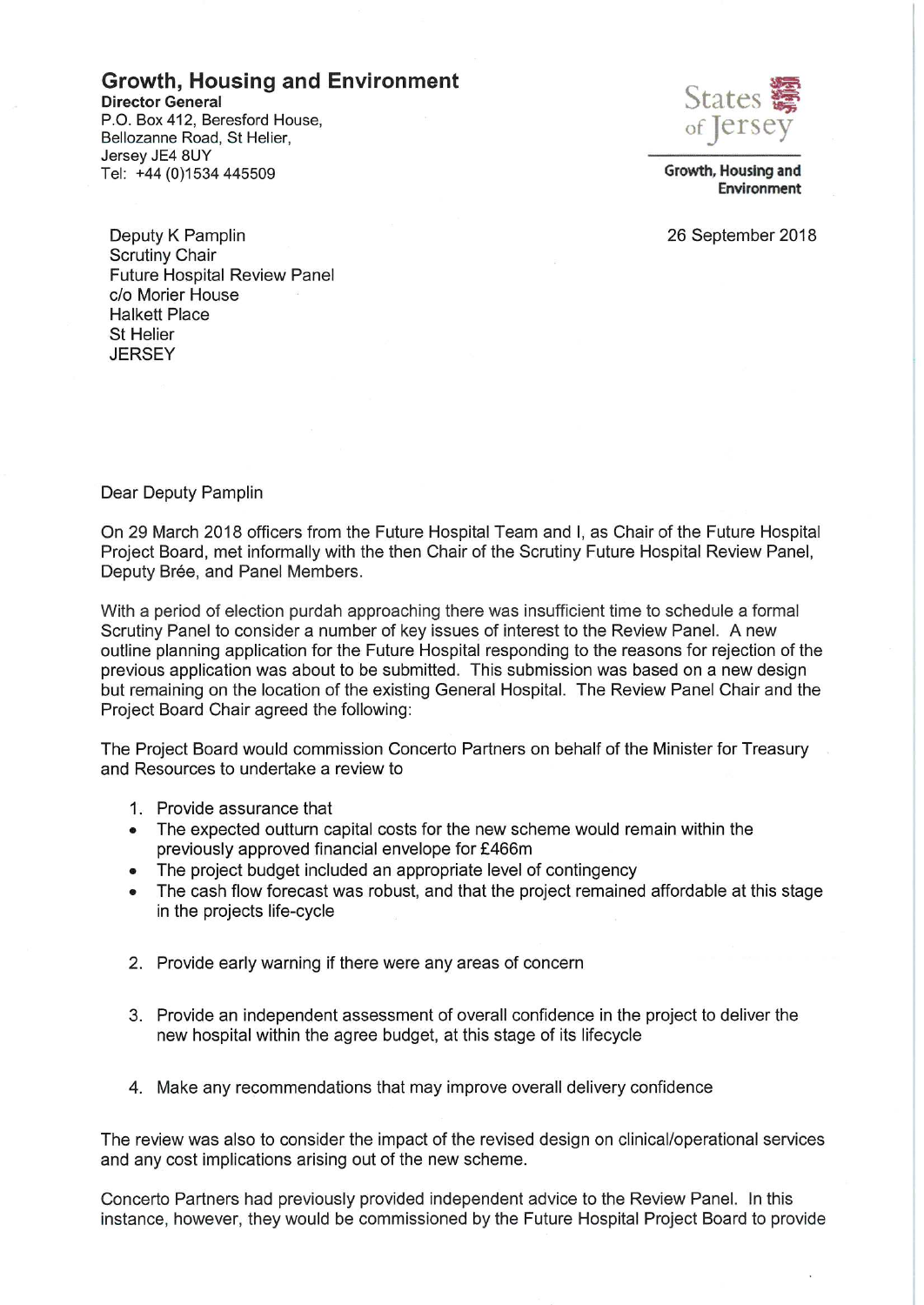assurance to the Treasury and Resources Minister. To avoid any uncertainty about their role the Project Board agreed with the Review Panel Chair that the report would be submitted for scrutiny once the Future Hospital Review Panel was re-established after the election. I am pleased, therefore, now to provide you with a copy of the Assurance Report Future Hospital Project approved by the Future Hospital Project Board at its meeting of 14 May 2018.

I would welcome an opportunity to discuss the report structure and findings with the Review Panel and provide members with an opportunity to receive a briefing on the current project status and next steps.

I look forward to hearing from you.

Yours sincerely

**John Rogers** Director General - Future Hospital Project Board Chair

direct dial: +44 (0)1534 448200 email: j.rogers@gov.je www.gov.je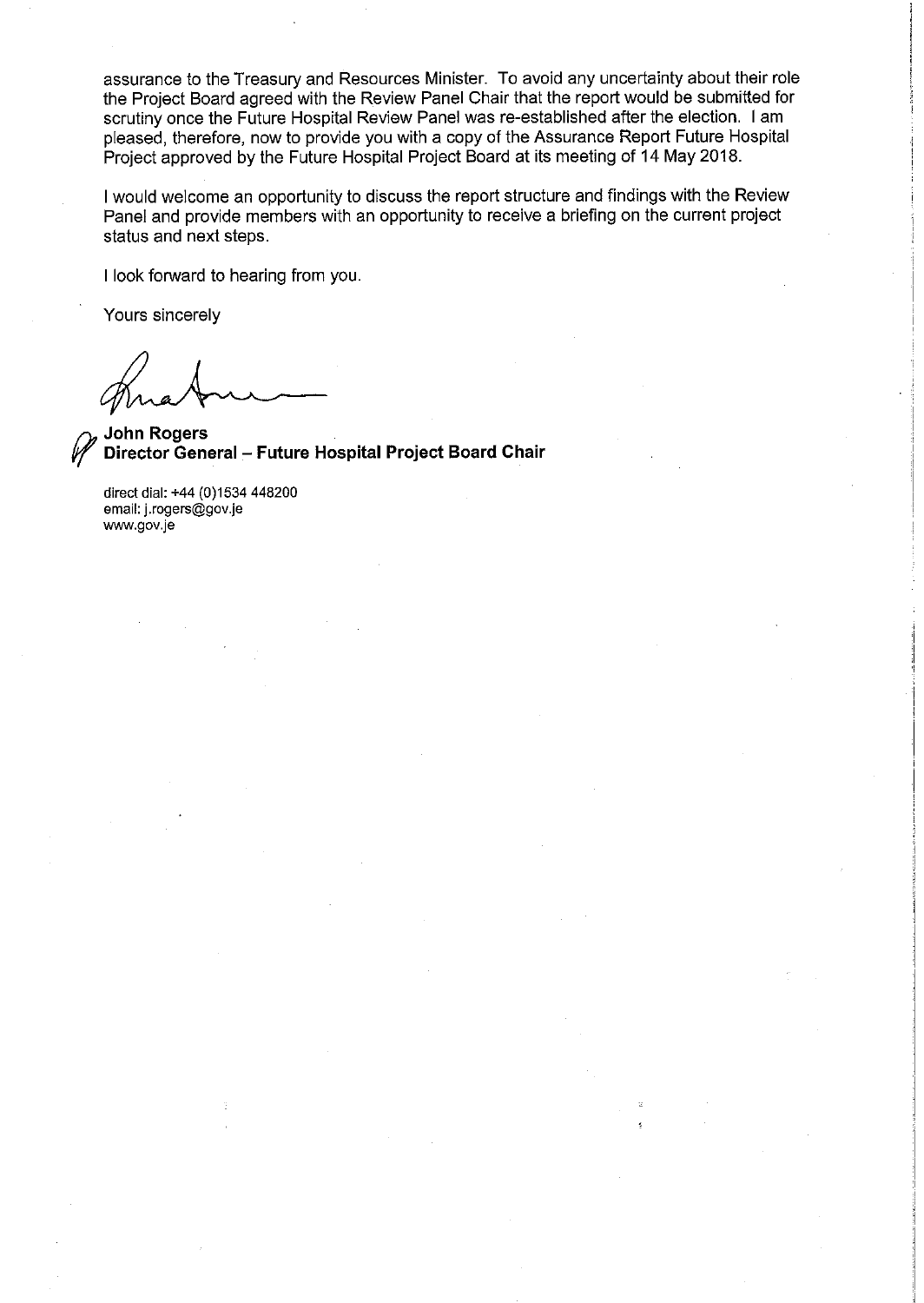



# *Assurance Report Future Hospital Project (FHP)*

| <b>Version number:</b> | v1.0                                                  |
|------------------------|-------------------------------------------------------|
| Status:                | Final                                                 |
| Date of Issue:         | $11th$ May 2018                                       |
| <b>Issued to:</b>      | Minister for Treasury and Resources, States of Jersey |
| Client:                | States of Jersey                                      |
| <b>Review dates:</b>   | 30 <sup>th</sup> April to 3 <sup>rd</sup> May 2018    |

#### **Review Team Leader:**

Jane Austin, Concerto Partners LLP

#### **Review Team Members:**

David Mathieson, Concerto Partners LLP Bill Yardley, Concerto Partners LLP

#### **Quality Assurance:**

Matthew Symes, Concerto Partners LLP

The authors acknowledge that this report is based upon the OGC Gateway™ Process Best Practice documents (2007) and related guidance published by the Infrastructure and Projects Authority and the Cabinet Office (June 2011)

**CONCERTO PARTNERS LLP** Registered office:

The Exchange, Somerset House Strand, London, WC2R ILA

Company No. OC373355 VAT registration No: 131531358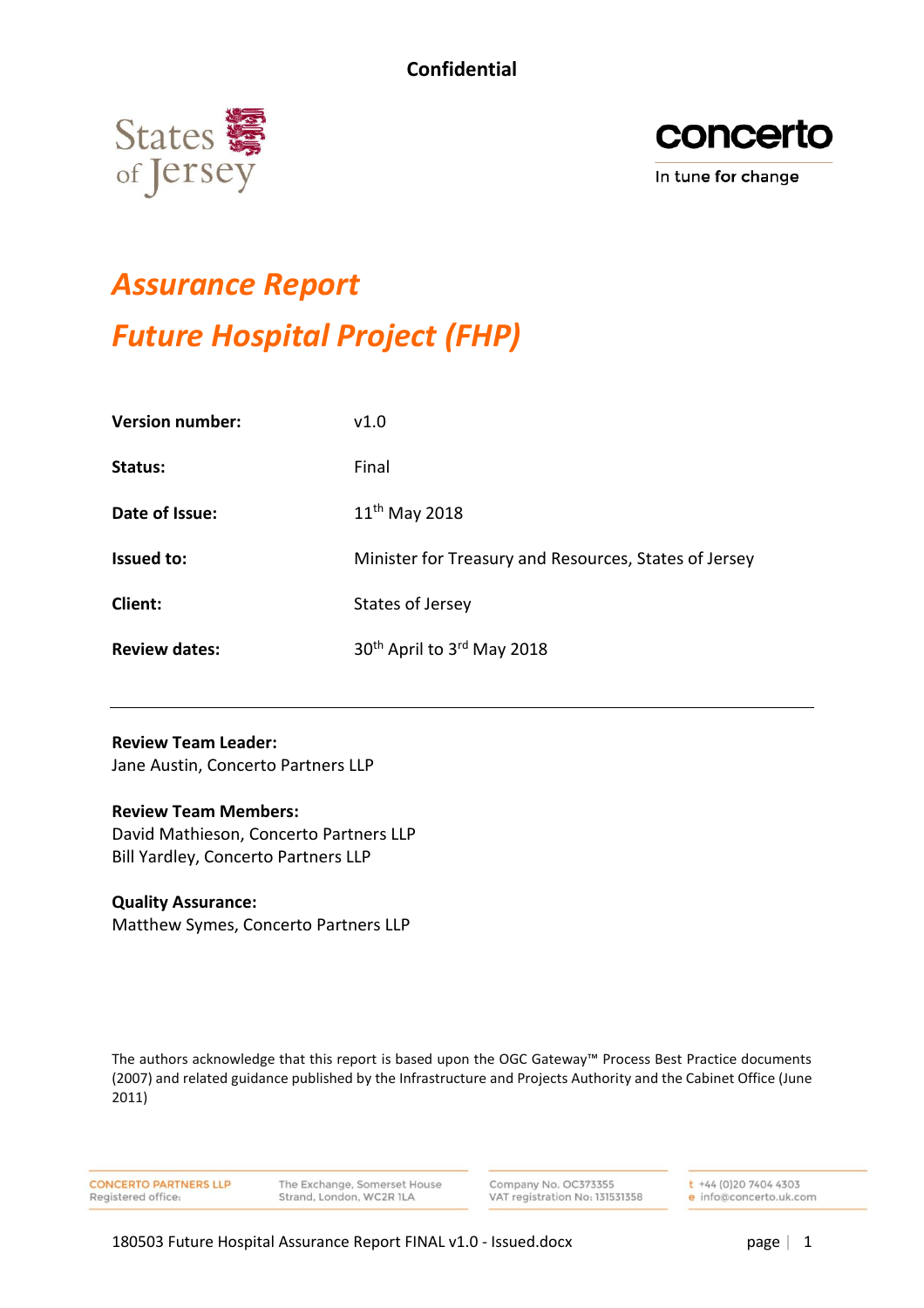# **Executive Summary and Delivery Confidence Assessment (DCA)**

# **Delivery Confidence Assessment\* AMBER/**



Since January 2018, when the outline planning application for the original scheme was refused, considerable work has been undertaken to develop a new and ambitious plan for the future hospital. The revised scheme (Variant 2) has been well received by stakeholders as it offers significant advantages over the original proposal. It also responds to the major concerns from the Planning Inquiry about the scale and massing of the building and its impact on the character of St Helier, its heritage buildings and neighbouring residents. A new application for outline planning permission for the revised scheme was submitted in April 2018 and a decision is expected in October 2018.

Although the scale of change in the new scheme is substantial, we believe it is safe to assume at this stage that the project can be delivered within the financial envelope of £466m set out in the Outline Business Case approved by the States Assembly in December 2017 (P107.2017). We have reached this conclusion because the current cost plan uses the standard Health Premises Cost Guide (HPCG) to inform the costs, and incorporates:

- cost estimates for items outside the HPCG which appear sensible and realistic,
- an additional £10.3m to mitigate for the extended build programme, and the complexities associated with the site,
- substantial allowances for inflation, and
- an economy of scale adjustment and a Jersey location premium, both of which are cautious.

A series of bench-marking and independent review exercises have been undertaken which provide further confidence that the approach taken by Gleeds to the costings in the OBC and, more recently, the Variant 2 scheme is sound.

A contractor (J3 Limited) has been appointed and the co-location of the client/contractor teams is helping to forge good partnership working and strong productive relationships. Further efforts are being made to reduce costs through value engineering and J3 initiatives such as on-island fabrication and skills training courses at the local college.

The revised scheme has introduced a significant number of changes and a call-off of £4.27m against the contingency fund will be submitted. If this is approved by Treasury, then the remaining contingency would be £65.8m (equivalent to 16.4% of the project total). We believe this to be appropriate for a project of this scale and complexity, at this stage in its lifecycle.

The current cash flow forecast shows peaks in 2020 and 2023 and assumes that the full £466m allocation will be spent. It should be noted that that the forecast is based on the current immature cost and project plans. It is probable that the forecast is front-loaded and overestimates the pace of spend in the early stages. Once the more detailed cost and project plans are available, the cash flow forecast can be updated.

**CONCERTO PARTNERS LLP** Registered office

The Exchange, Somerset House Strand, London, WC2R ILA

Company No. OC373355 VAT registration No: 131531358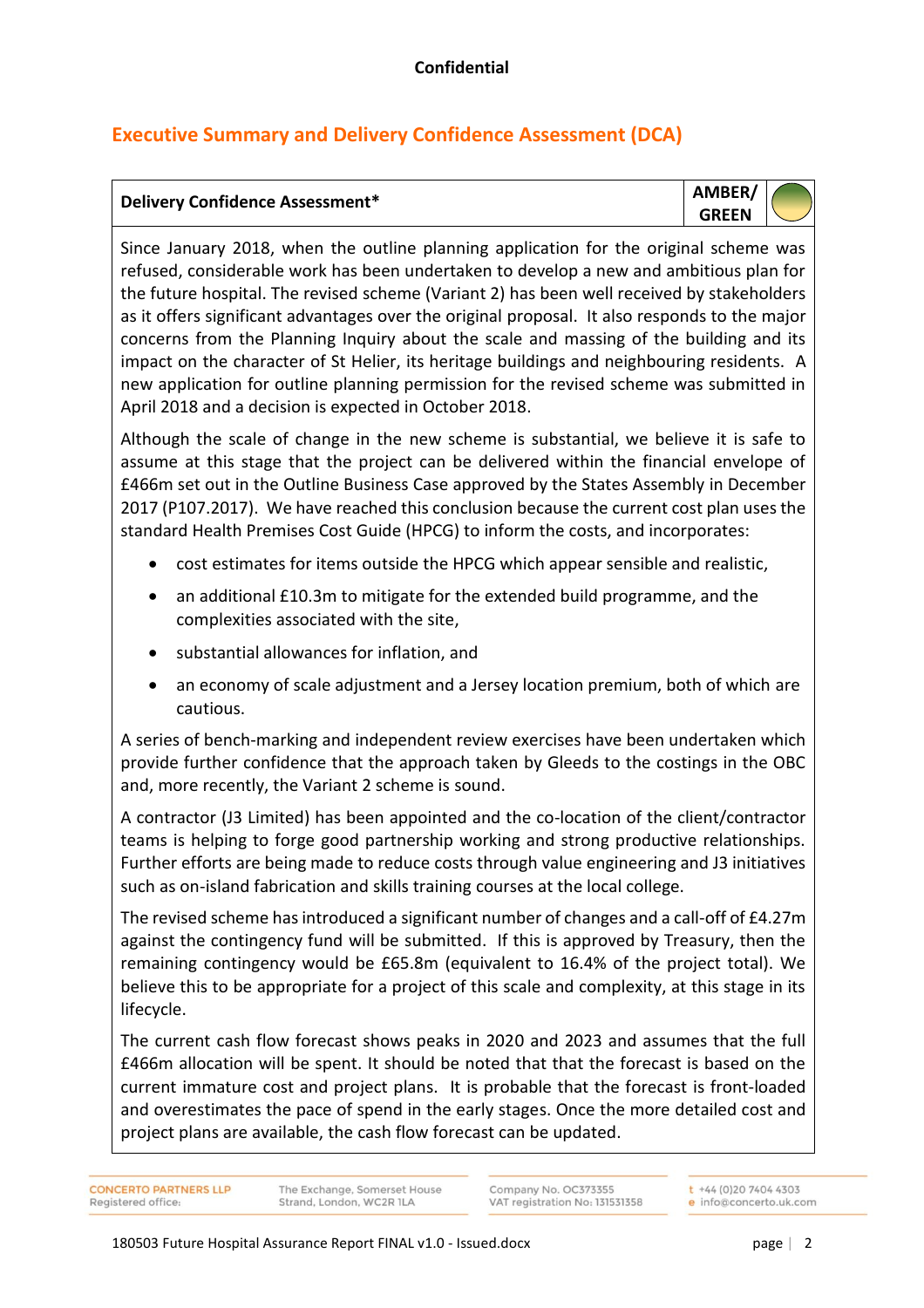There remain some risks and uncertainties for the project, notably (i) the current lack of planning approval, and (ii) the need to produce an updated, fully-integrated project plan and cost plan to reflect the latest developments within the project. We conclude therefore that successful delivery of the new hospital within the capital allocation of £466m remains safe at this stage but management attention needs to be maintained to ensure the risks do not materialise into major issues that may threaten the project's timescale and budget.

Our delivery confidence assessment at this time is **Amber/Green\***

\* *In the context of the Future Hospital Project, delivery confidence is an independent assessment of the project's ability to deliver the revised scheme for the new hospital within the agreed financial envelope of £466m. This assessment is influenced by the resilience of the project to overcome any identified shortcomings and challenges. It also includes an initial assessment of the cash flow forecasts and reflects specific issues or risks that may threaten the delivery. This assessment is based on current guidance and best practice, FHP documentation provided to us and interviews with a range of project personnel, key stakeholders and external advisors.*

**CONCERTO PARTNERS LLP** Registered office

The Exchange, Somerset House Strand, London, WC2R 1LA

Company No. OC373355 VAT registration No: 131531358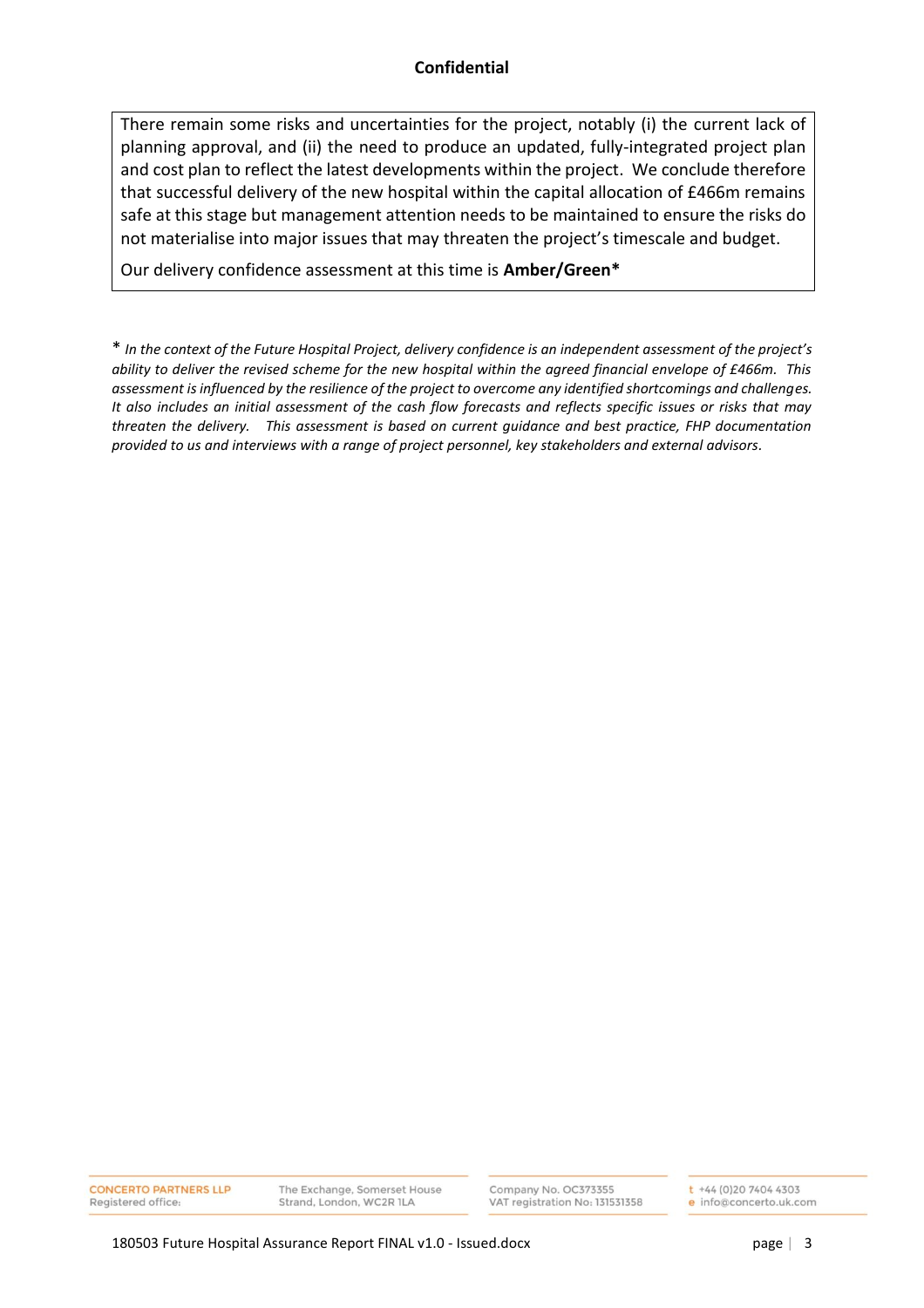## **1. Purpose of this Review and Terms of Reference**

- 1.1. This report presents the findings of an independent assurance review of the revised scheme, conducted by Concerto Partners LLP (the Review Team) at the request of the Minister for Treasury and Resources.
- 1.2. The primary purpose of the review was to:
	- (i) Provide assurance that:
		- the expected outturn capital costs for the new scheme will remain within the previously approved financial envelope of £466 million
		- the project budget includes an appropriate level of contingency
		- the cash flow forecast is robust, and that the project remains affordable at this stage in the project's lifecycle.
	- (ii) Provide early warning if there are any areas of concern
	- (iii) Provide an independent assessment of overall confidence in the project to deliver the new hospital within the agreed budget, at this stage in its lifecycle
	- (iv) Make any recommendations that may improve overall delivery confidence.
- 1.3. The review also considered the impact of the revised design on clinical/operational services and any potential cost implications arising out of the new scheme.
- 1.4. Review Team members are shown on the front cover and a list of interviewees can be found in **Appendix A**. The primary sources of information used in the review are included in **Appendix B.**
- 1.5. We would like to thank all those who participated in the interviews for their time and support for the assurance review process. Their cooperation and openness enabled us to develop a better understanding of the scope, complexities and challenges of the Future Hospital Project. We would also like to highlight the support we received from Philippa MacAndrew in organising the documentation and arranging the interviews.

## **2. Background and Context**

- 2.1. The Outline Business Case for the Future Hospital was approved by the States Assembly in December 2017, with a capital expenditure of £396m plus a contingency of £70m. Approval of the £466m total was granted with the caveat that "the contingency will only be released on a case-by-case basis" and that "any unspent monies from the project shall be returned to the Strategic Reserve Fund" in accordance with the States' Financial Direction (see P.107.2017 amendment).
- 2.2. An initial outline planning application for the new hospital was submitted in July 2017 and a Public Inquiry was held in November 2017. The planning application was subsequently refused in January 2018, concluding that the proposed footprint was too small to accommodate the new hospital and that its height, scale and massing was

**CONCERTO PARTNERS LLP** Registered office

The Exchange, Somerset House Strand, London, WC2R 1LA

Company No. OC373355 VAT registration No: 131531358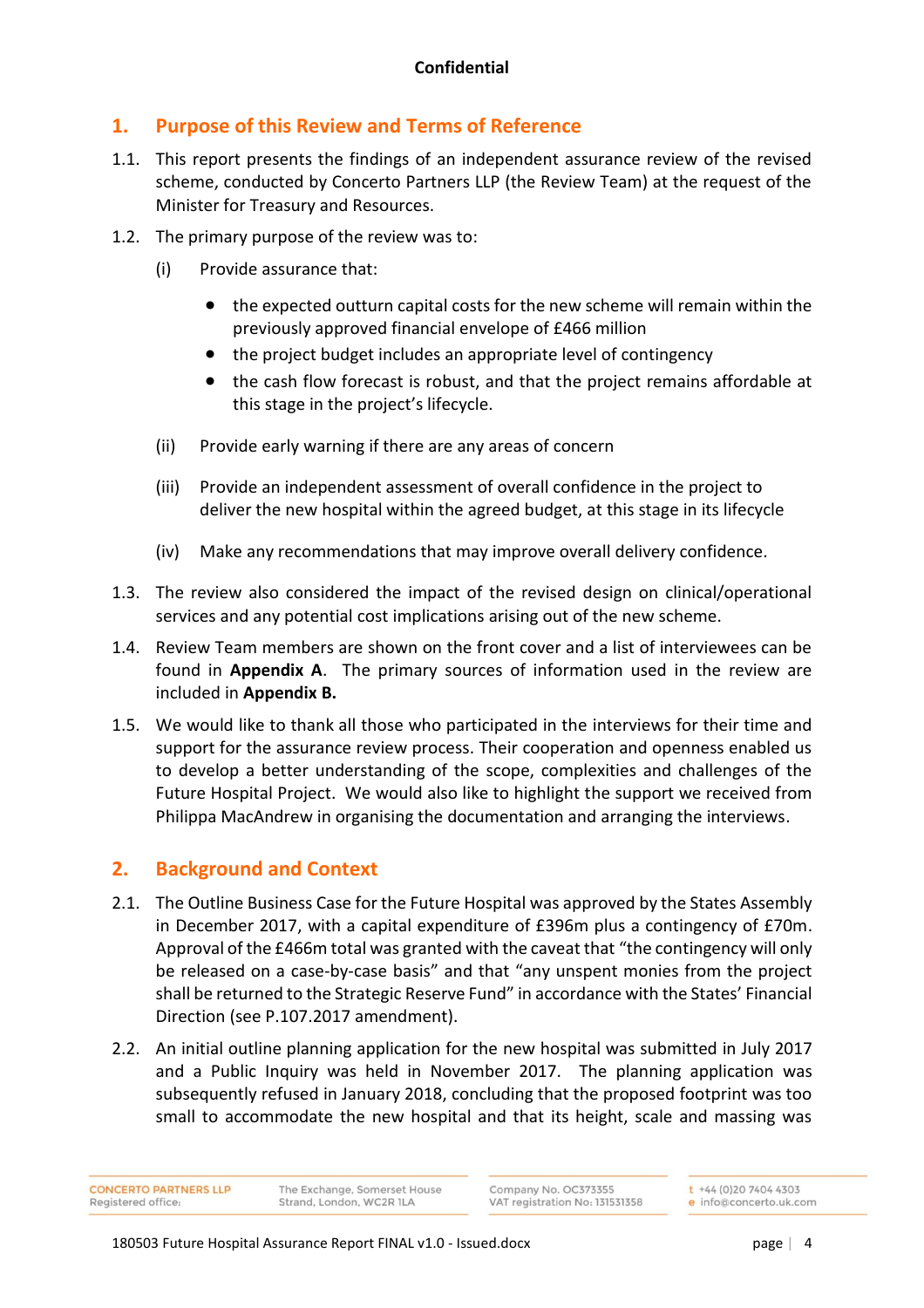detrimental to the character and townscape of St Helier, and adversely impacted the heritage buildings and neighbouring residents.

- 2.3. A revised outline planning application was submitted in April 2018. The revised scheme made significant changes to the original outline planning application. Key features of the new scheme include:
	- Providing a lower, wider footprint for the new hospital, while maintaining the overall size of 50,000 square metres, by:
		- Demolishing the existing the 1960s and 1980s blocks
		- Eliminating the on-site energy centre in favour of an all-electric site.
	- Having a three-storey base, with more storeys set back from the base to a height of six storeys in the centre of the site (rather than the nine storeys in the original scheme)
	- Ensuring the maximum height of the new building would be lower than the height of the existing 1980s block
	- Having one extra half-storey to Patriotic Street Car Park (rather than the two proposed in the original scheme)
		- Including Westaway Court in the application.
- 2.4. The major new build element of the project is now split into two separate blocks with the addition of a new main entrance on The Parade, the enabling works are substantially changed, and the phasing and interfaces are radically different. That said, key stakeholders are agreed that the new solution represents a significant improvement on the original scheme.
- 2.5. The revised outline planning application has been submitted on the assumption that the costs could be held within the agreed financial envelope of £466m. On the current plan, practical completion of the new hospital is scheduled for December 2024, with the commissioning of clinical services scheduled for the first half of 2025. The refurbishment of the Granite Block and the construction of the new main entrance have planned completion dates in 2026. Work is underway to assess whether some of these dates can be improved upon.
- 2.6. The revised scheme will be subject to a Public Inquiry in September 2018 and a final planning decision is expected in October 2018. Whilst there is confidence that the scheme addresses the Planning Inspector's earlier concerns, there remains a risk that a planning application may be refused or subject to significant reserved matters.
- 2.7. In summary, the development of the project is relatively less mature than at the time of OBC approval. However, there is now greater confidence that planning approval can be achieved in the fourth quarter of 2018, having learnt the lessons and responded positively to the Inspectors' findings in January 2018. In that regard the Variant 2 scheme could now be considered less risky.
- 2.8. The appointment of J3 Limited, although at an early stage, is being warmly welcomed by the wider project community. They are already undertaking work to look strategically at the options to shorten the programme, particularly during the downtime period

**CONCERTO PARTNERS LLP** Registered office: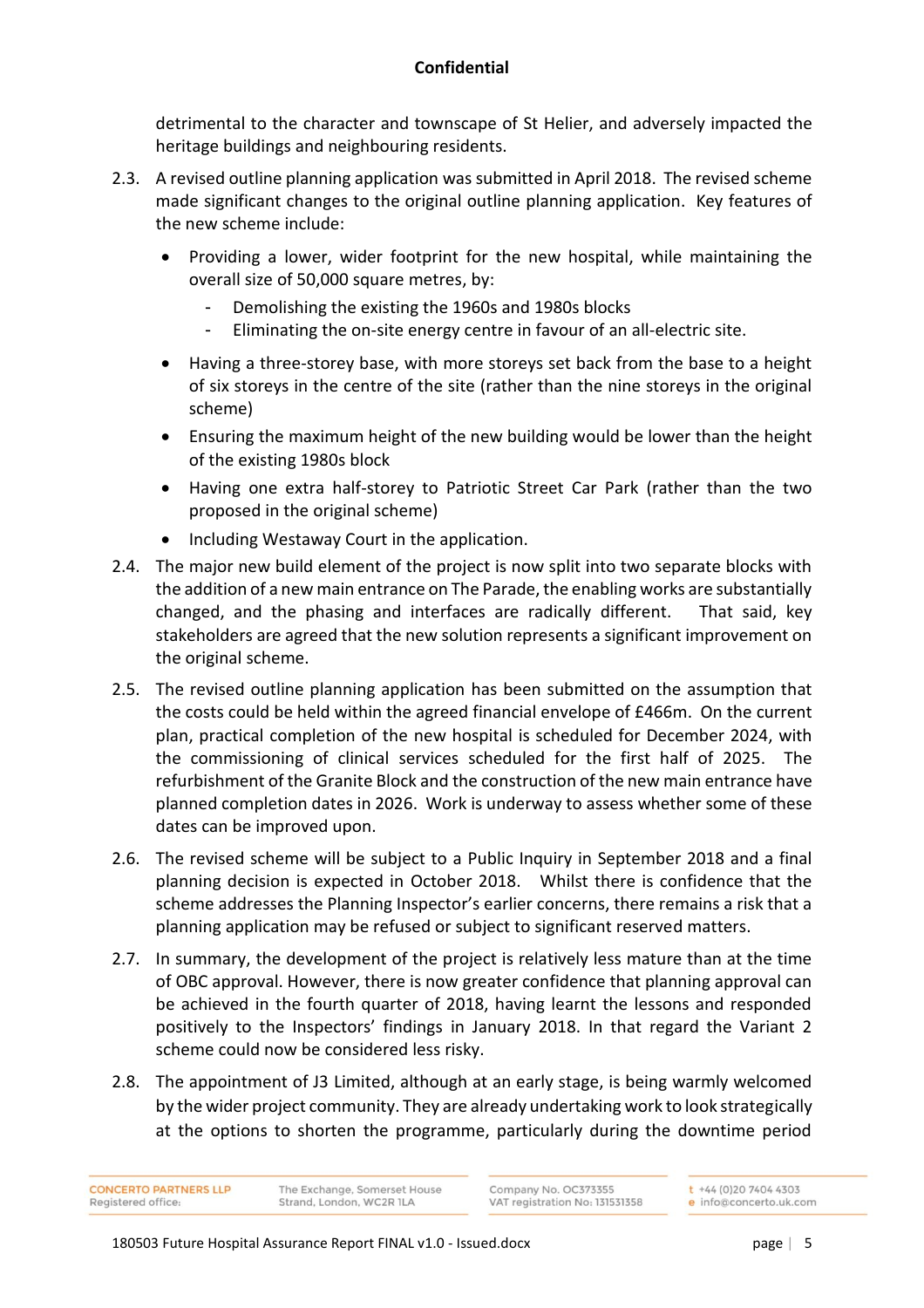between the end of Phase 1A and the start of Phase 1B<sup>1</sup>. They are investigating ways to reduce the costs and the impact of project phases, eg by using off-site but on-island fabrication. These initiatives have the potential to reduce the overall cost of the project.

2.9. Given the scale of change of the design following the refusal of planning permission, it could be argued that a revised OBC should be developed to confirm and validate a new project budget and delivery programme, supported by appropriate governance, review and assurance. However, given that there are no overall changes to the business objectives and, whilst there are significant adds and omits in the cost plan, the overall base capital cost envelope remains within 2.5% of the previous cost plan and the total approved cost envelope is not forecast to change. Therefore, the view has been taken that the OBC remains as previously approved by the States Assembly in December 2017. To carry out a meaningful review of the OBC would take considerable time and effort which we agree would be better spent on moving the project forwards.

## **REVIEW FINDINGS**

## **3. Capital Costs**

- 3.1. Our view is that the £466m estimated cost of the project at OBC stage remains a reasonable budget for the Variant 2 project proposal at this stage in its lifecycle. This is based largely on our analysis of Gleeds' work but also on the work summitted by the bidders for the main contract and subsequent analysis being undertaken by the chosen contractor, J3 Limited.
- 3.2. We have not undertaken a forensic check on Gleeds' or J3's work but the following points are worthy of note in supporting our judgement:
	- The detailed costs follow a standard industry approach involving the Health Premises Cost Guides (HPCG).
	- Significant "abnormals" (the term used to identify and provide cost estimates for items not included in the standard HPCG data) are costed at a conservative level.
	- Given the challenging nature of the site and the likelihood of a longer build programme, an additional £10.3m has been included in the latest Gleeds costings, over and above the cost of a normal new build hospital of this size and scale. This is up from £5.4m in the OBC.
	- We have carried out a high-level review of the main items of spend across the Future Hospital Project and we have not identified any significant elements of cost that are not identified and quantified in the project cost plan.
	- The size, scale and value of the project would normally attract an economy of scale adjustment to the HPCG cost rates that would serve to reduce the total expected cost. In the OBC this adjustment factor was set at 1.00; thisfigure has been retained in the latest estimate and is conservative.

**CONCERTO PARTNERS LLP** Registered office

 $\overline{a}$ 

Company No. OC373355 VAT registration No: 131531358

<sup>1</sup> Phase 1A - Construction of new Block A along Kensington Place; Phase 1B - Construction of new Block B on the site of the existing Gwyneth Huelin and Peter Crill buildings and the current laboratory block.

The Exchange, Somerset House Strand, London, WC2R 1LA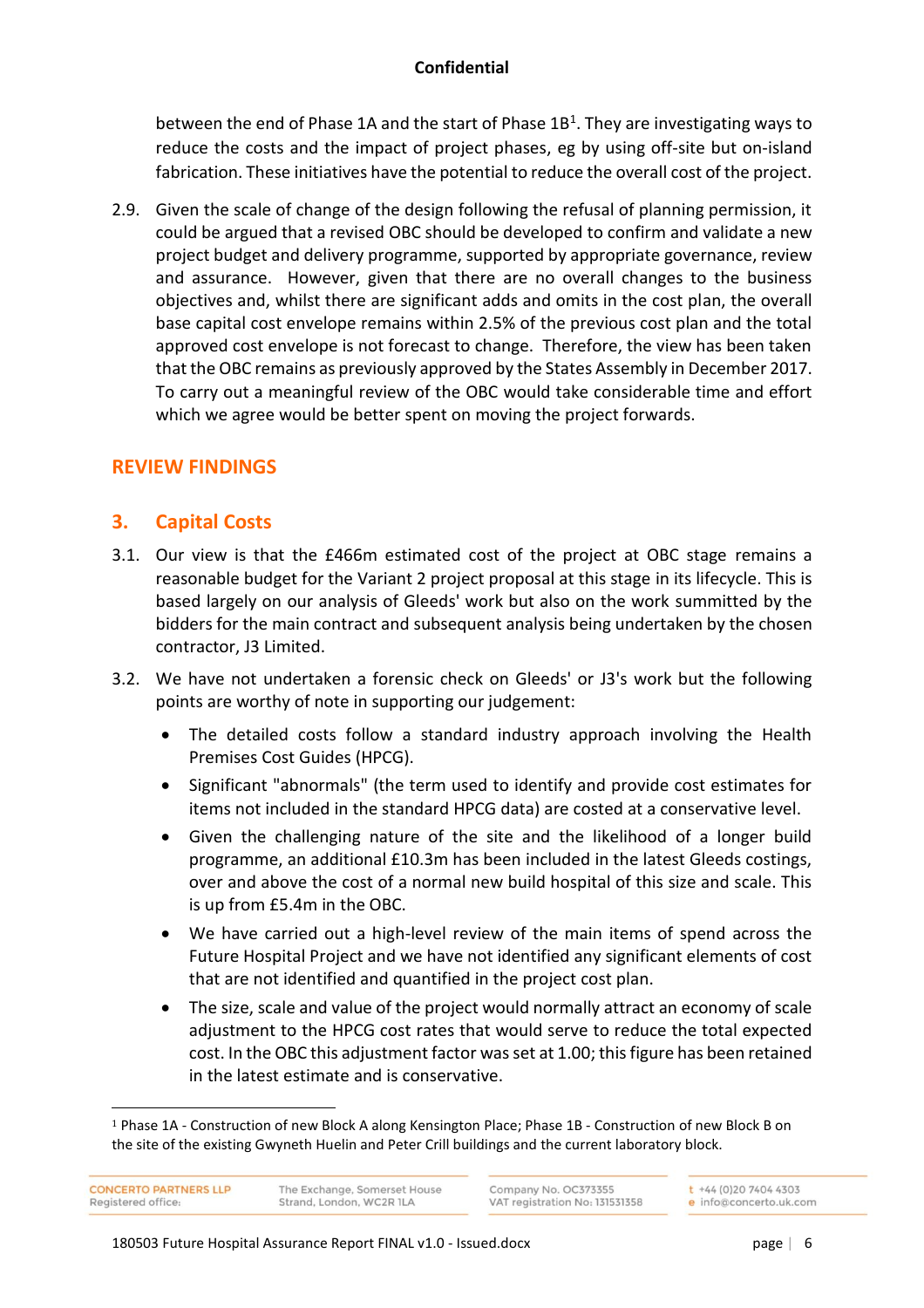- Detailed value engineering work will be undertaken as the project moves forward. At the time of the OBC such work identified a net -£7m of savings in capital cost. No numbers have been included in the current cost estimate but opportunities for savings are likely to be available as the project progresses.
- Substantial allowances have been included for inflation (£53m) and a Jersey "location factor" (£45.6m), which caters for the effects of working in Jersey rather than on the UK mainland. While both these figures have a degree of subjectivity they are based on Gleeds' analysis of relevant data.
- The estimate for the major new build element of the project has been benchmarked against comparable UK hospital costs, adjusted for the Jersey location, using data from the Royal Institution of Chartered Surveyors Building Cost Information Service. The benchmarking indicates the estimated hospital costs are in the expected range. On a common basis for comparative purposes the average UK wide figure is £4882/m2 and at OBC stage scheme was costed at £4939/m2. The Variant 2 proposal equates to £5306/m2.
- The bidders for the main contract provided indicative and independent estimates of the cost of the project as part of their bids. Their assessments were based on the previous scheme at OBC stage. While they are difficult to reconcile line by line, the indicative totals provided by the bidders were only slightly higher than the pretender construction cost assessment carried out by Gleeds and included in the OBC. This increases confidence that the approach taken by Gleeds to the costings in the OBC and, more recently, the Variant 2 scheme is sound at this stage. As the design is developed, a more comprehensive analysis of costs will be carried out which will provide added assurance.
- 3.3. We recognise that considerable work has been undertaken over a short period of time to develop the various enabling schemes and the associated cost and programme implications. This is to be commended. However, as a result there are now inconsistencies between the programme and cost analyses for the enabling packages and the Variant 2 scheme, which is less developed at this time. Gleeds and the wider project team recognise this disconnect and the need for work to be done to bring coherence and consistency to the overall project plan and cost estimate. Elsewhere in this report we reflect on the measures to address programme inconsistencies but there is an urgent need to review and reconcile the enabling works costs with the wider project budget as part of a wider cost plan update.

**Recommendation:** The cost plan should be subject to a comprehensive review to include, among other things, a reconciliation between the updated costings for the enabling works and the wider detailed cost plan for the project. This updated cost plan should be structured to clearly set out the way costs are collected to summary level. It should also reflect the new phasing strategy, to allow an easy comparison of cost plan against individual contract sums and targets.

3.4. Looking ahead, J3 will be producing a range of deliverables in their first formal report on the project in mid-May 2018, including their assessment of the likely cost of the project against the £466m total budget. At the time of bidding they considered the

**CONCERTO PARTNERS LLP** Registered office

The Exchange, Somerset House Strand, London, WC2R 1LA

Company No. OC373355 VAT registration No: 131531358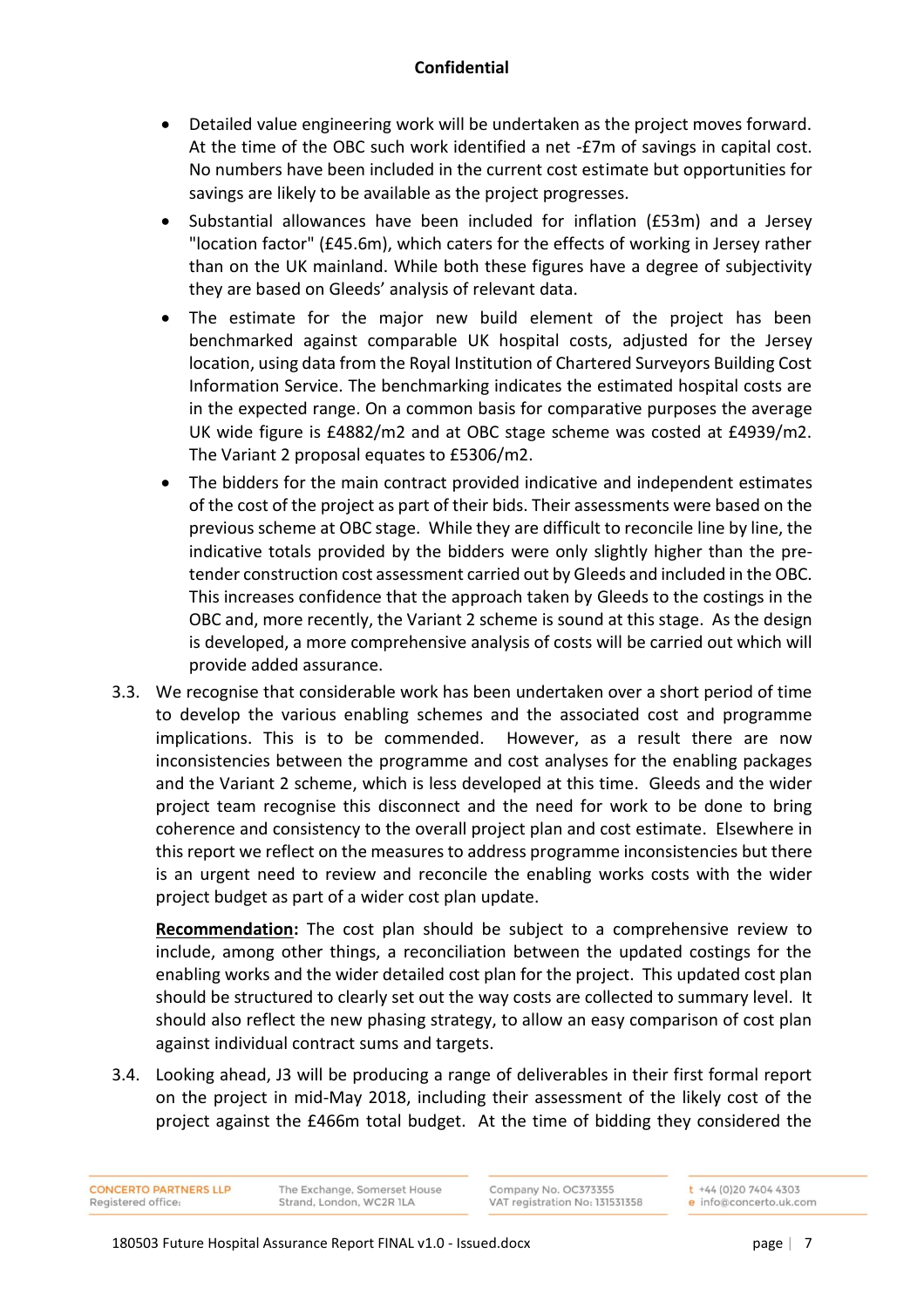main construction cost element of the previous scheme could be marginally more expensive (c1.7%) than the allocation for this work within the OBC approved budget. Whilst that estimate could not be easily reconciled against the OBC budget (see above), early indications from J3 are that the small gap they saw at the time of bidding is narrowing. If this is confirmed in the mid-May 2018 report this is positive news and more evidence to substantiate the view that the project can be delivered within the overall £466m budget.

- 3.5. During our review we identified a number of strategic areas that have the potential to jeopardise the delivery of the project within its £466m budget. The issues are set out below:
	- The development of the project plans and costings for the Variant 2 scheme is based on simple area allowances and is still relatively immature compared to the previous scheme. Over the coming months the design will be developed and a fully measured cost plan will be completed that will be more accurate.
	- Engagement with clinical and operational teams increases during the detailed design phase and there will be an ongoing pressure to develop the design to suit existing and evolving requirements. This has significant potential to impact on cost. One of the purposes of the contingency allowance is to allow for this reality but it is essential that this type of change is appropriately controlled.
	- It is already evident that the early stages of the Gleeds project plan, particularly the date for completion of the town planning process, including the Public Inquiry, are not achievable. That in itself does not mean that the end date for delivery of the project is not achievable. However, if the project were to be delayed by say 6 months longer than set out in the current Gleeds plan, then Gleeds estimate that there would be an additional cost in the order of £5.8m for inflation (plus some direct costs for prolongation of the preconstruction phase). This amount, arising from a moderate delay, should be manageable within the overall allowance for Contingency and Optimism Bias.
- 3.6. Although some of these issues appear substantial, we consider these to be manageable and do not change our judgement that the OBC budget of £466m, with its assumptions on cost adjustment, inflation and contingency, remains reasonable. As the project progresses, the variance risk will reduce and the factors impacting on cost will become much clearer. A more robust view will be reached once the design and works package procurements have progressed significantly in spring/early summer 2019.

## **4. Project Contingency and Inflation**

- 4.1. The approved business case included an optimism bias and contingency of £70.4m within the total project budget of £466m.
- 4.2. Aside from the changes arising directly from the new design, the Project Board have proposed a number of variations in the design from the OBC, which they are looking to include in the Variant Option 2 scheme. These amount to a net increase in cost of £4.27m, which, if approved, will need to be funded from the available contingency funds.

**CONCERTO PARTNERS LLP** Strand, London, WC2R 1LA Registered office

The Exchange, Somerset House

Company No. OC373355 VAT registration No: 131531358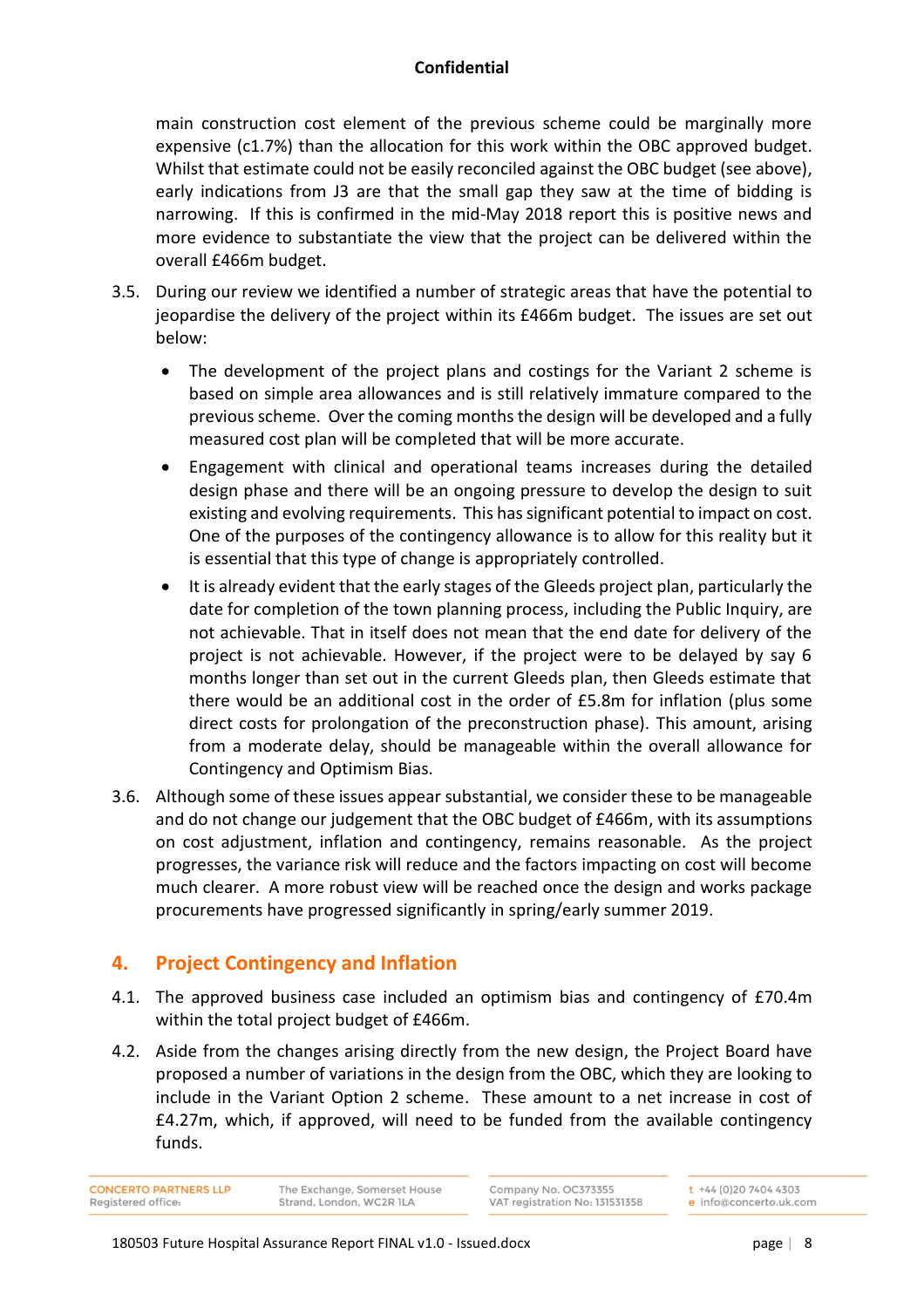- 4.3. While these changes are yet to be approved by the Treasury it is expected they will be included within the scope of the project and they have already been factored into the optimism bias and risk/contingency fund within the cost plan, leaving approximately £65.8m. This amount will be validated in the next update of the cost plan. In our assessment of the deliverability of the project, we have assumed that these will be approved.
- 4.4. The current optimism bias and risk/contingency monies of £65.8m are equivalent to approximately 16.4% of the project cost. This is a substantial sum but in our view is an appropriate amount at this stage in the project lifecycle (which effectively is back at OBC stage) and given the project's complexity.
- 4.5. The nature of the project, the length of the programme and the presence of a range of influential stakeholders will inevitably bring pressure for legitimate change as the project moves forwards. We therefore welcome the fact that the Treasury are putting in place rigorous change control processes.

**Recommendation:** The total contingency and optimism bias should be managed as a single contingency fund and be subject to rigorous approvals processes to ensure that any variations in scope are appropriately controlled.

4.6. The cost plan includes an allowance of £56.5m for inflation which has been calculated based on a 3.5% annual inflation allowance and assumes the entire project budget including full contingency allowance is spent. There are some discrepancies between the detailed inflation calculation and the cost plan which require attention as the cost plan is reviewed but these do not fundamentally alter the validity of the approach. The key sensitivities in the inflation calculation comprise the assumed inflation rate and the total spend amount and cash flow profile. Should these key base assumptions change significantly, the impact of inflation on the cost plan will change but at this stage we consider that the approach taken is reasonable.

## **5. Cash Flow**

- 5.1. The current cash flow projection is based on the immature cost and project plans. It has been developed using a standard S curve projection and assumes that the full £466m project budget including all contingency funds will be spent. Given the short-term pressures on the project plan and the tendency of the S curve model to be front loaded, the cash flow is likely to overestimate the pace of spend, but it adopts a sensible approach given the paucity of information available at this stage. It indicates expenditure peaking in 2020 and then again in 2023. This is not inconsistent with our expectations and does not indicate a spend in any individual year that is unachievable. However, until the updated cost plan and project programme is available the current projections are limited.
- 5.2. It should be noted that if significant volumes of off-site fabrication are used, particularly for Block B, the cash flow forecast spend profile may be flattened and some of the spend currently profiled for 2023 could be brought forward into 2021 and 2022. This will become clearer over the next 12 months as J3 develops its implementation plans.

**CONCERTO PARTNERS LLP** Registered office

The Exchange, Somerset House Strand, London, WC2R ILA

Company No. OC373355 VAT registration No: 131531358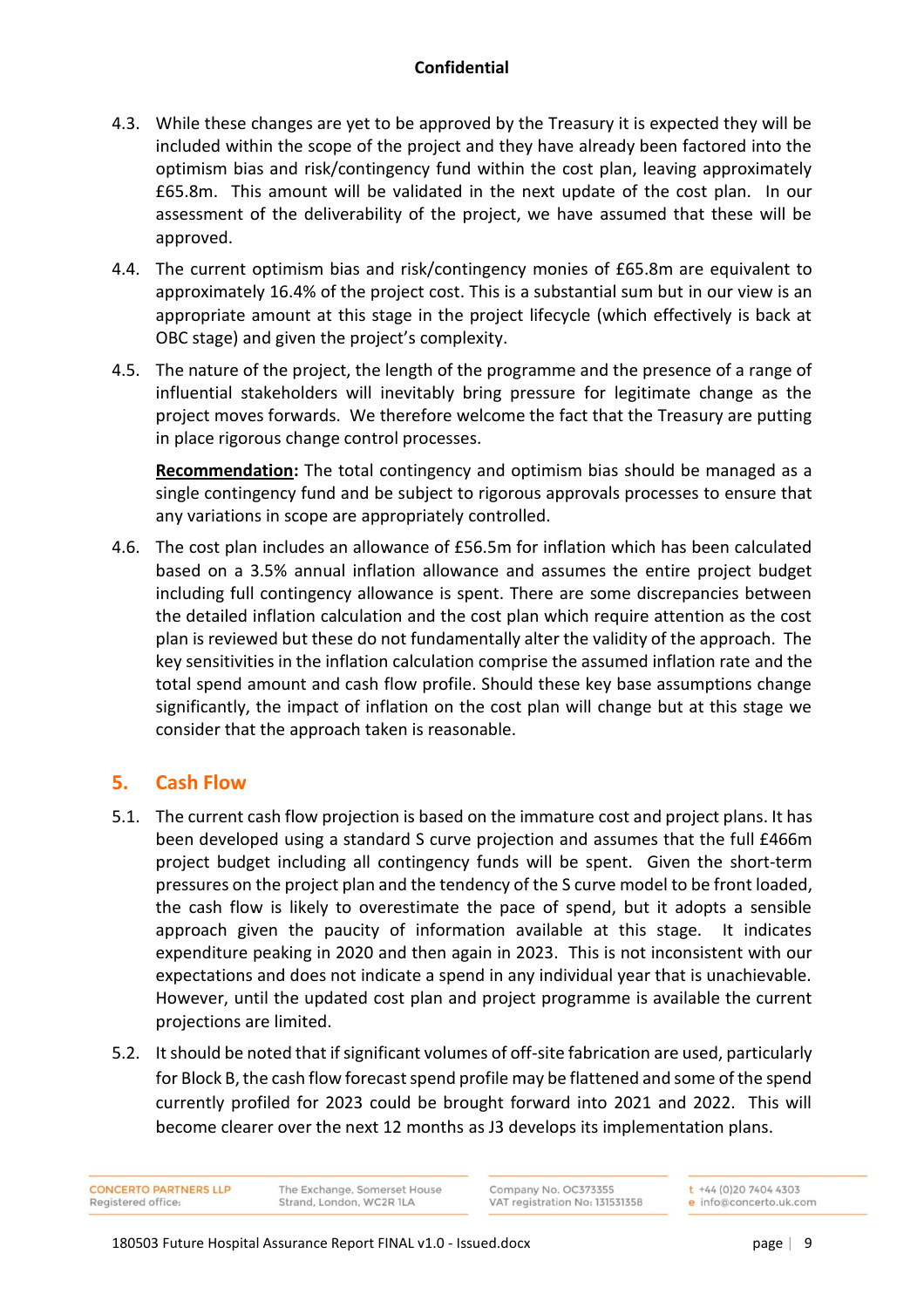**Recommendation:** The cash flow projections should be updated once the revised cost and project plans are available and should be monitored on an ongoing basis as further information becomes available.

## **6. Risk Assessment and Management**

- 6.1. The current risk allowance was assessed at OBC stage through two approaches. The first of these was a calculation that combined an optimism bias (calculated in accordance with HMT Green Book rules) and client and design contingencies (calculated as a simple percentage of the construction cost). This produced a total contingency allowance of £70.4m.
- 6.2. This assessment was then validated through a Monte Carlo analysis of a costed risk register which indicated a 70% likelihood that this £70m total risk and optimism bias allowance would not be exceeded. This analysis was carried out against the assessment of the impact of risks before any mitigation measures are taken and therefore is highly conservative.
- 6.3. There is an existing risk register that is subject to regular review and which includes a simple assessment of risk mitigation plans and financial impacts. We note that some significant risks that do not appear on the current register (updated March 2018). One such risk is the failure to secure planning permission which would result in further delay and increase in costs. (This risk is recorded in the J3 risk register produced as part of their tender submission. It is also recorded in the SoJ's corporate risk register).
- 6.4. We have not investigated the project's risk management strategy, so we are unclear of the project risk management processes (eg how risks are identified, quantified, reviewed and managed, together with risk escalation triggers and routes). Given the significant level of change that has taken place and the new key stakeholders that have joined the project team over the past few months, it would be beneficial to carry out a complete review of the project risk environment, the risk management approach, reporting channels, review mechanisms and escalation procedures, and to consider how the register could be used to manage critical interdependencies within the project plan.
- 6.5. In this context, it would also be an appropriate time to carry out a fresh review of the full range of risks to the project and to revalidate the expected probabilities and impacts arising from each risk. The outputs from this exercise can then be used to inform another Monte Carlo analysis.

**Recommendation:** The project should undertake a comprehensive review of the risk and issue management strategy and ensure that its risk identification, quantification and escalation procedures are sound and that the risk register is comprehensive. The outputs from this exercise should be used to inform an updated Monte Carlo analysis to provide further assurance that the total available contingency remains sufficient.

**CONCERTO PARTNERS LLP** Registered office

The Exchange, Somerset House Strand, London, WC2R 1LA

Company No. OC373355 VAT registration No: 131531358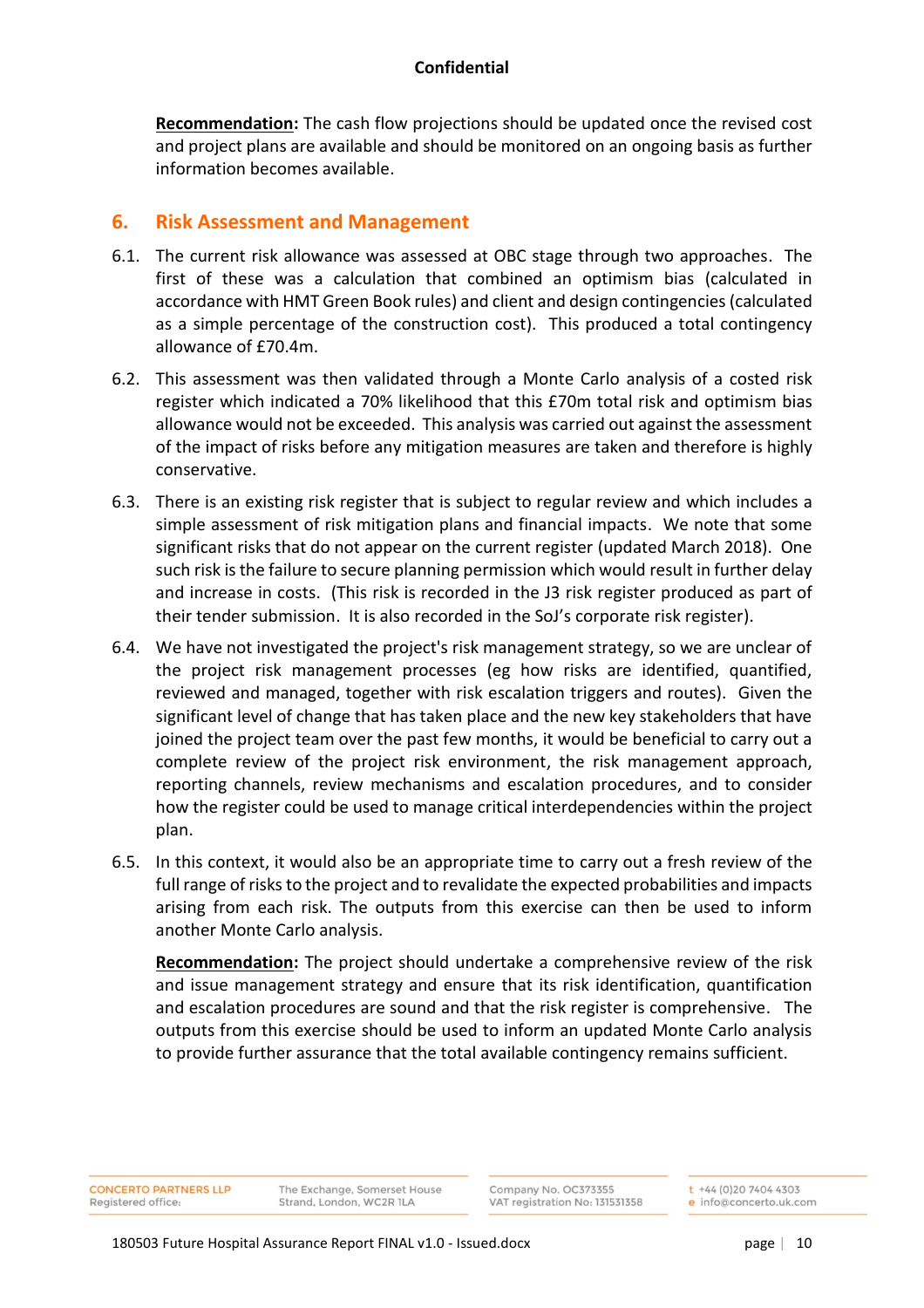## **7. Procurement**

- 7.1. The procurement strategy is centred around an NEC3 Option C contract which includes a target cost arrangement. A target cost will be agreed for each phase of the hospital at a point that the design and package procurement is sufficiently advanced to ensure that an appropriate target can be agreed. The contract includes a pain and gain share arrangement that means that over and underspend is shared by both the client and the contractor. The pain / gain share arrangement set out in the tender documentation is a standard and well tested form.
- 7.2. Whilst we have confidence that the contract mechanism is understood by the team and that Gleeds have operated such arrangements previously, the interests of the client and the contractor do differ with respect to the setting of the target, with the contractor being incentivised to ensure that the target is set some way above the real expected delivery cost in order to maximise their opportunity for gain and mitigate any risk of loss.

**Recommendation:** A sensitivity analysis should be carried out prior to agreement of the final target cost for each phase to identify the impact on the pain / gain share payments of a range of target costs against the outcome expected by the professional team.

7.3. Post agreement of the target cost, any variation to the scheme will involve agreeing a further change to the target cost. This will provide further opportunity for manipulation of the target to maximise returns to the contractor and Gleeds must carry out a robust interrogation of all compensation events in order to ensure that they reflect a realistic view of the impact on the target cost.

## **8. Programme Planning**

- 8.1. An initial and high-level project plan has been produced by Gleeds setting out the intended delivery dates of the various elements of the programme. Whilst this plan has been updated to reflect the new scheme, ongoing work has meant that parts of the plan are now out of date and some of the indicated dates will not be achieved, particularly over the next 6 months.
- 8.2. A more detailed programme has been developed for the enabling schemes and J3 is finalising their first draft of the detailed construction programme which we understand will be issued in mid-May.
- 8.3. The project plan therefore needs a complete update as soon as the J3 draft programme has been prepared to ensure that it is comprehensive and includes all of the key linkages between the various enabling schemes, the main works and the key client and authority decision points.

**Recommendation**: As soon as the contractor has issued their first draft construction programme, the overall programme plan should be comprehensively reviewed to ensure that it reflects the full range of client activities, the key interfaces between each phase of the programme (including all enabling works) and all key decision points.

**CONCERTO PARTNERS LLP** Registered office

The Exchange, Somerset House Strand, London, WC2R 1LA

Company No. OC373355 VAT registration No: 131531358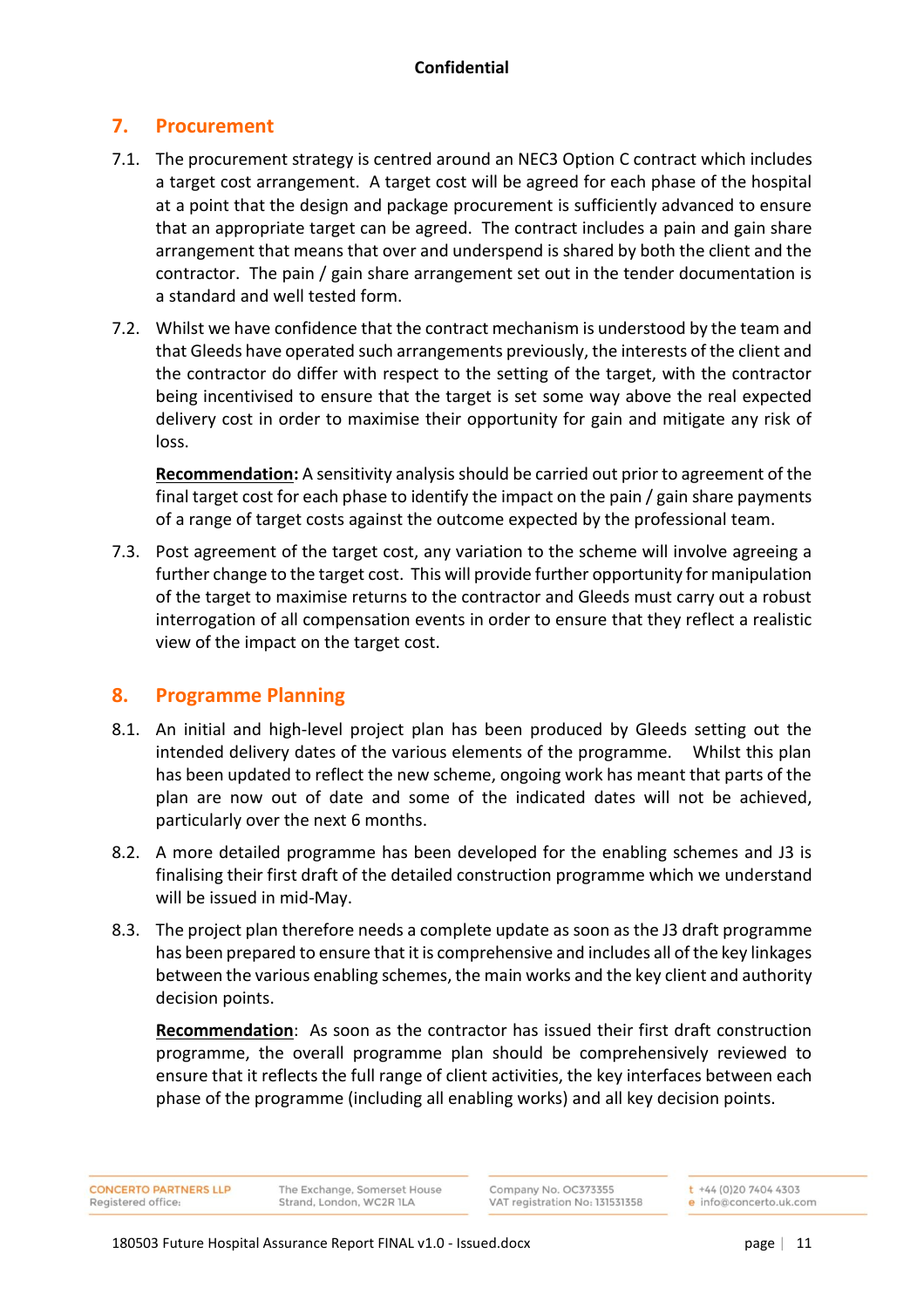# **9. Clinical and Operational Considerations**

- 9.1. All interviewees were supportive of the revised scheme; it was generally regarded as a significant improvement on the original design. Clinical adjacencies have improved and the increased footprint gives rise to a more coherent and patient-centric design. The new scheme also removes the need to relocate clinical services to temporary accommodation during the construction period. This change reduces costs and de-risks elements of the project.
- 9.2. Most clinical areas have benefitted from the changes although there are design uncertainties around the siting of some services that still needed to be resolved, such as the mortuary and the Article 47 mental health facility. Work to develop the 1:200 plans will be starting shortly and this will undoubtedly raise new issues. From a clinical and operational perspective, flexibility is an important consideration in future-proofing the design and the potential to re-purpose certain areas of the new hospital over its operational lifetime is expected to form part of the design and build discussions, and change requests will emerge (see para 3.5). Overall, however, no significant changes to the design that might adversely impact costs are envisaged at this stage.
- 9.3. Although not part of our brief, we noted that an analysis of the revenue implications of the new scheme is underway and the consequences of moving to an all-electric site is being investigated by Arup. Based on the work to date, there appear to be no material changes in revenue costs for the revised scheme during the transition period or at handover of the new hospital to business-as-usual.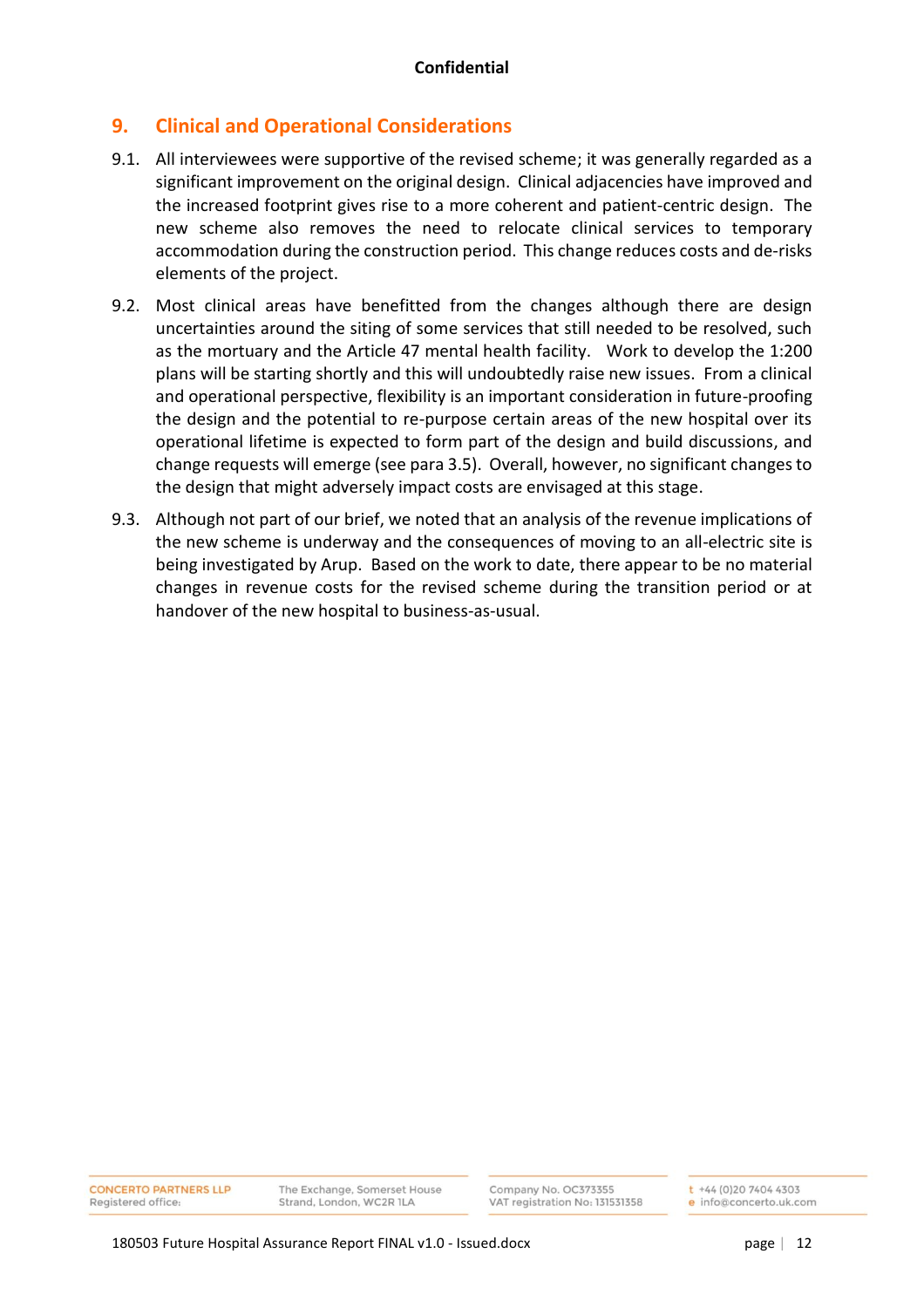## *Interviewees*

## **APPENDIX A**

| <b>Name</b>                 | Role                                                              |
|-----------------------------|-------------------------------------------------------------------|
| John Rogers<br>1.           | SRO Chief Officer, Department for Infrastructure (DfI)            |
| 2.<br>Ray Foster            | Director of Estates, Jersey Property Holdings, DfI                |
| <b>Bernard Place</b><br>3.  | FH Project Director, Health Brief, HSSD                           |
| <b>Richard Glover</b><br>4. | Manager, Planning Performance, DfI                                |
| 5.<br>Mike Penny            | Director, Gleeds Management Services, Lead Technical Advisers     |
| Robin Whitby<br>6.          | Construction Advisor, Department for Infrastructure               |
| Dan de la Cour<br>7.        | Procurement, States of Jersey                                     |
| 8.<br>Ronan Halvey          | Cost Modelling, Gleeds                                            |
| Jason Turner<br>9.          | Deputy CEO/Director, Finance & Information Services, HSSD         |
| 10. Sarah Howard            | <b>Assistant Finance Director, HSSD</b>                           |
| 11. Richard Bell            | Treasurer, States of Jersey                                       |
| 12. Alison Rogers           | Director for Financial Planning and Performance, States of Jersey |
| 13. David Ahier             | Project Manager, Enabling Schemes, DfI                            |
| 14. Bruce Preston           | Project Director, J3 Limited                                      |
| 15. Rob Sainsbury           | Managing Director, Jersey General Hospital                        |
| 16. Dr Simon Chapman        | Ed Consultant, Clinician Advisor to the FHP                       |
| 17. Dr Patrick Armstrong    | T&O Consultant, Clinician Advisor to the FHP                      |
| 18. Rachel Williams         | Director, System Redesign & Delivery, HSSD                        |

**CONCERTO PARTNERS LLP**<br>Registered office: